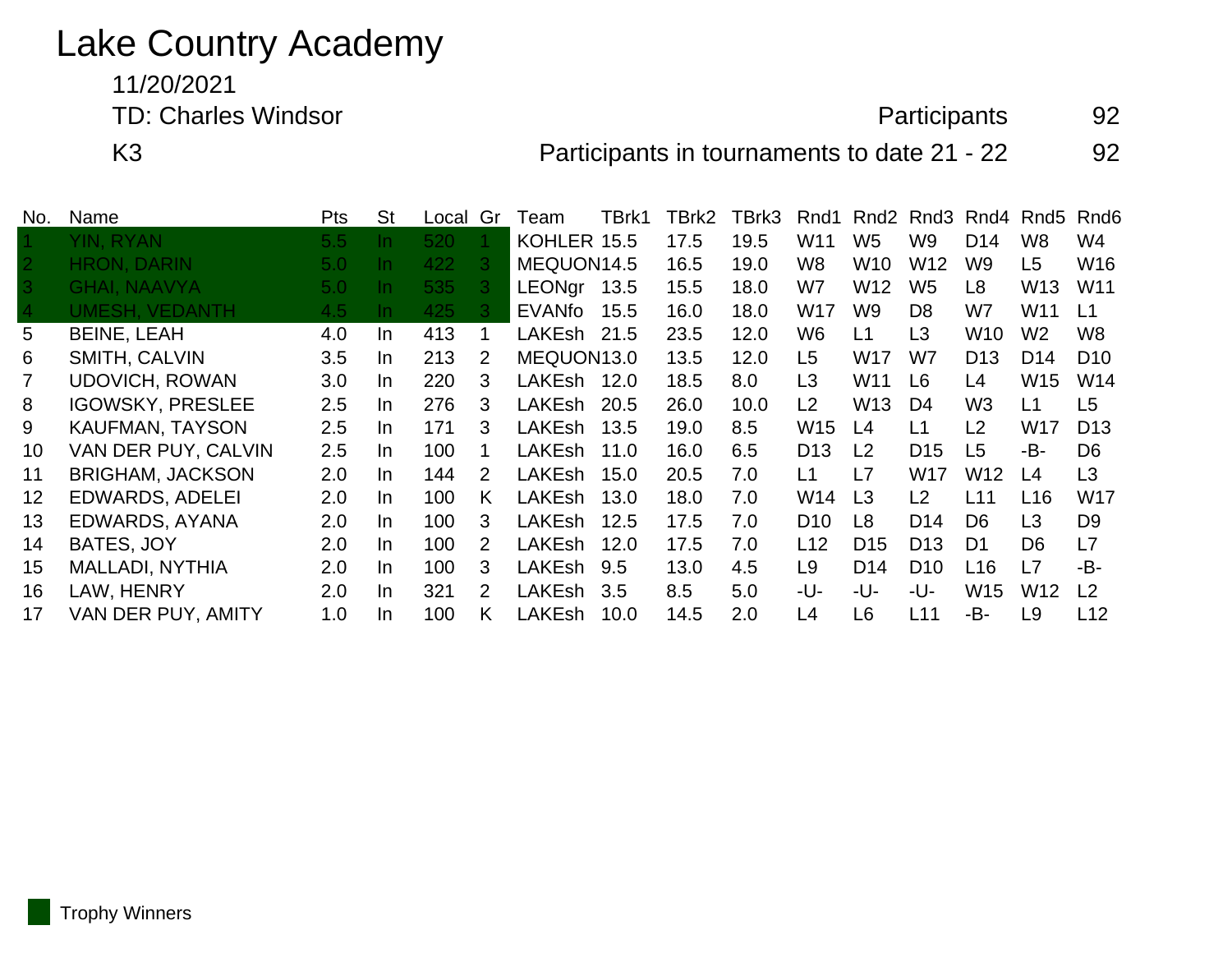#### K6 Individual Standings

| No.            | Name                      | Pts              | <b>St</b> | Local | Gr             | Team          | TBrk1 | TBrk2 | TBrk3 | Rnd1            | Rnd <sub>2</sub> | Rnd3            | Rnd4            | Rnd <sub>5</sub> | Rnd <sub>6</sub> |
|----------------|---------------------------|------------------|-----------|-------|----------------|---------------|-------|-------|-------|-----------------|------------------|-----------------|-----------------|------------------|------------------|
|                | <b>MADDINENI, SHISHIR</b> | 6.0              | In.       | 1076  | 6 <sup>1</sup> | WATfdl        | 20.0  | 20.5  | 21.0  | W40             | W27              | W <sub>9</sub>  | W11             | W <sub>2</sub>   | W4               |
| $\overline{2}$ | <b>JOHANSEN, ELENA</b>    | 5.0 <sub>1</sub> | $\ln$     | 993   |                | MEQUON24.0    |       | 26.5  | 19.0  | W34             | W <sub>3</sub>   | W12             | W <sub>5</sub>  | L1               | W <sub>9</sub>   |
| 3              | <b>CANTRALL, REEGAN</b>   | 5.0              | $\ln$     | 892   | 6              | LAKEsh        | 21.0  | 22.0  | 16.0  | W39             | L2               | W14             | W7              | W16              | W13              |
| $\overline{4}$ | <b>KRENTZ, CARSON</b>     | 5.0              | $\ln$     | 903   | 5 <sup>1</sup> | <b>JEFFpo</b> | 20.0  | 22.0  | 20.0  | W23             | W32              | <b>W17</b>      | <b>W10</b>      | W <sub>6</sub>   | L1               |
| 5              | <b>MANUTES, ACHILLEOS</b> | 5.0              | In        | 790   | 6              | <b>JEFFpo</b> | 15.5  | 17.5  | 18.0  | W30             | W22              | W25             | L2              | W26              | W <sub>8</sub>   |
| 6              | <b>HARISH, ISHAAN</b>     | 4.5              | In.       | 799   | 4              | <b>WATER</b>  | 20.0  | 22.0  | 16.5  | W <sub>20</sub> | D7               | W32             | W <sub>12</sub> | L4               | W15              |
| 7              | <b>RICHTER, KEEGAN</b>    | 4.5              | In        | 686   | 6              | HORAsh 16.0   |       | 16.0  | 14.5  | -B-             | D <sub>6</sub>   | W26             | L3              | W29              | W22              |
| 8              | <b>TARRA, ELIZABETH</b>   | 4.0              | In        | 588   | 5              | MEQUON20.0    |       | 22.0  | 16.0  | W41             | W <sub>13</sub>  | L10             | W <sub>20</sub> | W <sub>11</sub>  | L5               |
| 9              | LAJOICE, Tony             | 4.0              | In        | 555   | 5              | <b>LINCpo</b> | 19.5  | 21.5  | 16.0  | W36             | W25              | L1              | W34             | W <sub>10</sub>  | L <sub>2</sub>   |
| 10             | <b>JACKS, HAYDEN</b>      | 4.0              | In        | 656   | 5              | GRANsh 17.0   |       | 19.0  | 16.0  | W29             | W26              | W <sub>8</sub>  | L4              | L <sub>9</sub>   | W <sub>25</sub>  |
| 11             | ANDRIS, EVAN              | 4.0              | In        | 645   | 5              | <b>JEFFpo</b> | 17.0  | 18.0  | 16.0  | W38             | W41              | W18             | L1              | L <sub>8</sub>   | W32              |
| 12             | <b>MEYER, AARON</b>       | 4.0              | In.       | 709   | 4              | HOLYma 16.5   |       | 18.5  | 14.0  | <b>W33</b>      | W <sub>19</sub>  | L <sub>2</sub>  | L <sub>6</sub>  | W <sub>28</sub>  | W <sub>29</sub>  |
| 13             | <b>WILSON, DEAN</b>       | 4.0              | In        | 618   | 6              | <b>JEFFpo</b> | 16.0  | 18.0  | 15.0  | W31             | L <sub>8</sub>   | W28             | W22             | W23              | L3               |
| 14             | LEINSS, JUDAH             | 4.0              | In.       | 613   | 5              | <b>JEFFpo</b> | 15.5  | 16.5  | 15.0  | <b>W18</b>      | <b>W17</b>       | L3              | D <sub>37</sub> | W <sub>25</sub>  | D <sub>23</sub>  |
| 15             | <b>BRICKNER, NATALIE</b>  | 4.0              | In        | 602   | 5              | <b>JEFFpo</b> | 15.0  | 16.0  | 14.0  | L27             | W23              | <b>W38</b>      | <b>W18</b>      | <b>W17</b>       | L <sub>6</sub>   |
| 16             | SMITH, RYLAN              | 4.0              | In        | 510   | 5              | MEQUON13.0    |       | 15.0  | 13.0  | L25             | W29              | W27             | <b>W30</b>      | L3               | W26              |
| 17             | EDWARDS, AMIRA            | 3.0              | In        | 521   | 4              | LAKEsh 13.5   |       | 20.5  | 10.0  | W24             | L14              | L4              | W21             | L15              | W28              |
| 18             | <b>REYES, MISAEL</b>      | 3.0              | In.       | 594   | 6              | <b>LAKEsh</b> | 13.5  | 19.5  | 8.0   | L14             | W35              | L11             | L15             | W34              | W <sub>19</sub>  |
| 19             | <b>KLEIN, RYLAND</b>      | 3.0              | In        | 454   | 5              | <b>JEFFpo</b> | 10.0  | 16.0  | 11.0  | W28             | L12              | L30             | W31             | W20              | L <sub>18</sub>  |
| 20             | ALEXANDER, JACOB          | 3.0              | In.       | 345   | 6              | <b>LAKEsh</b> | 10.0  | 15.0  | 10.0  | L <sub>6</sub>  | W40              | W39             | L8              | L <sub>19</sub>  | W31              |
| 21             | RIVERA, GIOVANNI          | 3.0              | In        | 589   | 5              | <b>ETUDsh</b> | 8.0   | 12.0  | 7.0   | L26             | L28              | <b>W33</b>      | L17             | <b>W37</b>       | W27              |
| 22             | FIGUEROA, LYDIA           | 2.5              | In        | 368   | 4              | <b>LAKEsh</b> | 14.5  | 19.5  | 9.0   | D <sub>35</sub> | L5               | W24             | L13             | W30              | L7               |
| 23             | FIGUEROA, NINA            | 2.5              | In.       | 523   | 5              | <b>LAKEsh</b> | 14.5  | 19.5  | 7.5   | L4              | L15              | W40             | W27             | L13              | D <sub>14</sub>  |
| 24             | <b>STEFFES, CARTER</b>    | 2.5              | In        | 312   | 4              | <b>AGAPE</b>  | 9.5   | 12.5  | 6.5   | L17             | D <sub>31</sub>  | L22             | D <sub>33</sub> | <b>W38</b>       | D <sub>30</sub>  |
| 25             | NORMILE, KEAGAN           | 2.0              | In        | 451   | 5              | <b>LAKEsh</b> | 18.0  | 23.0  | 9.0   | W16             | L <sub>9</sub>   | L <sub>5</sub>  | W32             | L14              | L10              |
| 26             | <b>KAUFMAN, KAMSLEY</b>   | 2.0              | In.       | 431   | 5              | <b>LAKEsh</b> | 16.0  | 21.0  | 9.0   | W <sub>21</sub> | L10              | L7              | <b>W38</b>      | L5               | L16              |
| 27             | VAN DER POY, ALEKS        | 2.0              | In        | 320   | 4              | LAKEsh        | 15.5  | 21.5  | 8.0   | W15             | L1               | L16             | L23             | W35              | L21              |
| 28             | <b>BLAHNICK, EMMITT</b>   | 2.0              | In        | 326   | 5              | <b>LAKEsh</b> | 15.0  | 19.0  | 8.0   | L19             | W <sub>21</sub>  | L13             | W35             | L12              | L17              |
| 29             | <b>AVINA, LUCIANO</b>     | 2.0              | In        | 356   | 4              | <b>LAKEsh</b> | 15.0  | 19.0  | 7.0   | L10             | L16              | W36             | W39             | L7               | L12              |
| 30             | <b>REYES, CARMEN</b>      | 2.0              | In.       | 455   | 4              | <b>LAKEsh</b> | 14.0  | 19.0  | 7.0   | L5              | D <sub>33</sub>  | W <sub>19</sub> | L16             | L22              | D <sub>24</sub>  |
| 31             | RIVERA, ENZO              | 2.0              | In        | 301   | 4              | <b>LAKEsh</b> | 12.5  | 16.5  | 6.5   | L13             | D <sub>24</sub>  | D <sub>35</sub> | L <sub>19</sub> | W33              | L20              |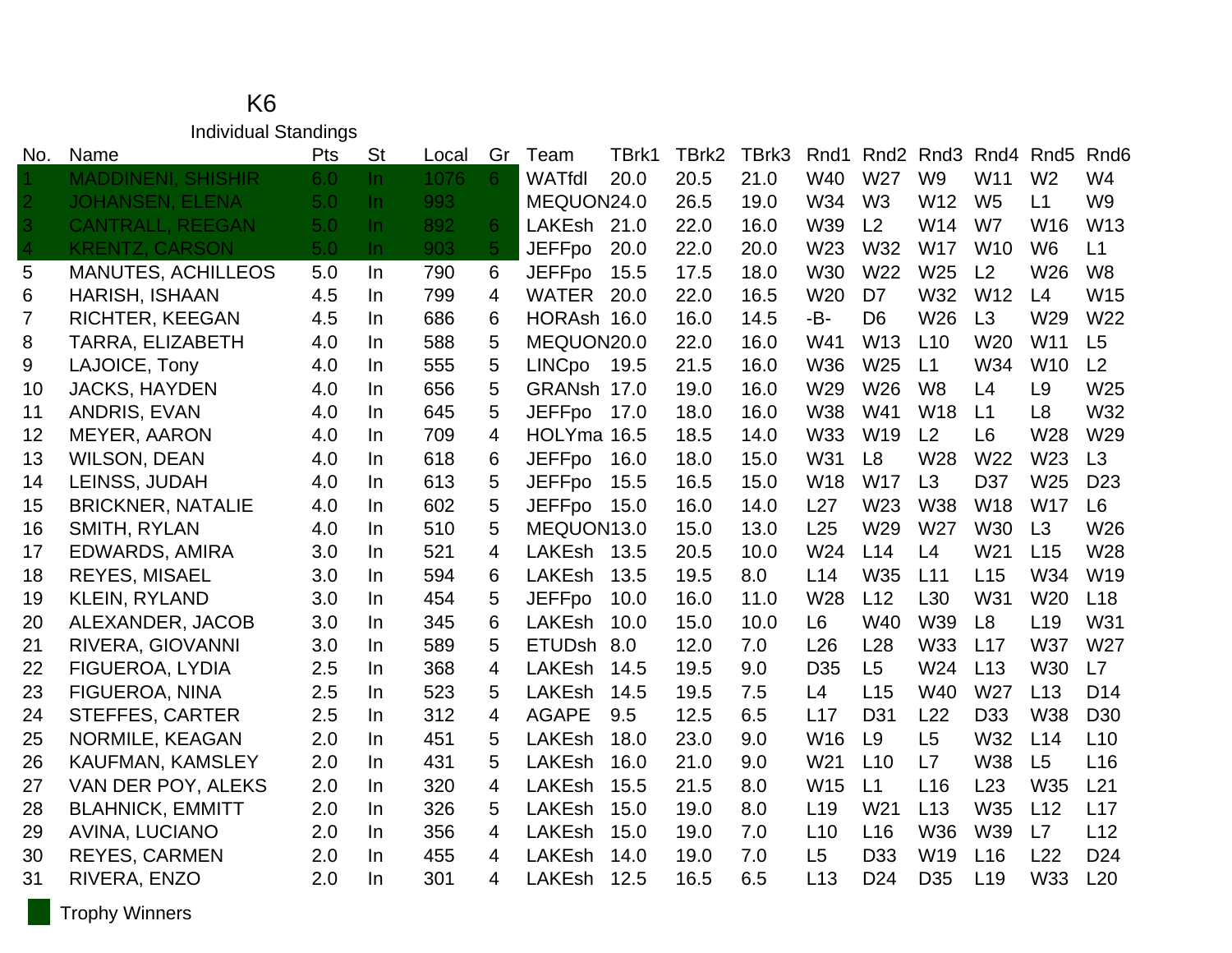| 32 <sup>2</sup> | <b>WESENER, RILEY</b>    | 2.0           | -In | 433  | 4  | LAKEsh        | 12.0 | 17.0 | 8.0 | W37             | L4              | L6              | L25             | W40   | L <sub>11</sub> |
|-----------------|--------------------------|---------------|-----|------|----|---------------|------|------|-----|-----------------|-----------------|-----------------|-----------------|-------|-----------------|
| 33              | <b>SEGOVIA, MARCELLO</b> | $2.0^{\circ}$ | -In | 294  | 4  | <b>LAKEsh</b> | 10.5 | 14.5 | 5.0 | L12             | D <sub>30</sub> | l 21            | D24             | L31   | W39             |
| 34              | <b>UDOVICH, CAMERON</b>  | $2.0^{\circ}$ | -In | 410  | 4  | LAKEsh        | 10.0 | 15.0 | 5.0 | $\overline{2}$  | -U-             | W41             | L9              | L18   | W38             |
| 35              | <b>RUFFIN, LOUIS</b>     | 2.0           | -In | 215  | 5  | JEFFpo 9.0    |      | 12.0 | 6.0 | D <sub>22</sub> | L18             | D <sub>31</sub> | L28             | l 27  | W40             |
| 36              | <b>IGOWSKY, HARPER</b>   | 2.0.          | -In | 153  | 5. | LAKEsh 7.0    |      | 11.0 | 3.0 | L9              | L <sub>39</sub> | L29             | L41             | W39   | W37             |
| 37              | <b>UDOVICH, LIAM</b>     | $1.5^{\circ}$ | -In | 100  | 4  | LAKEsh 8.0    |      | 12.0 | 4.5 | L32             | L38             | -B-             | D <sub>14</sub> | 121   | <b>1.36</b>     |
| 38              | <b>HEWITT, AXTIN</b>     | 1.0           | -In | 256  | 6  | LAKEsh        | 12.0 | 16.0 | 5.0 | L <sub>11</sub> | W37             | L <sub>15</sub> | l 26.           | 124   | <b>1.34</b>     |
| 39              | <b>BURKE, PENNY</b>      | 1.0.          | -In | 173  | 5. | GRANsh 11.0   |      | 16.0 | 5.0 | L3              | W36             | 120             | L29             | L36.  | L33             |
| 40              | <b>BENITEZ, YARAH</b>    | 1.0.          | -In | 100. | 4  | LAKEsh 9.5    |      | 15.5 | 2.0 |                 | l 20.           | 123             | -B-             | l 32. | l 35.           |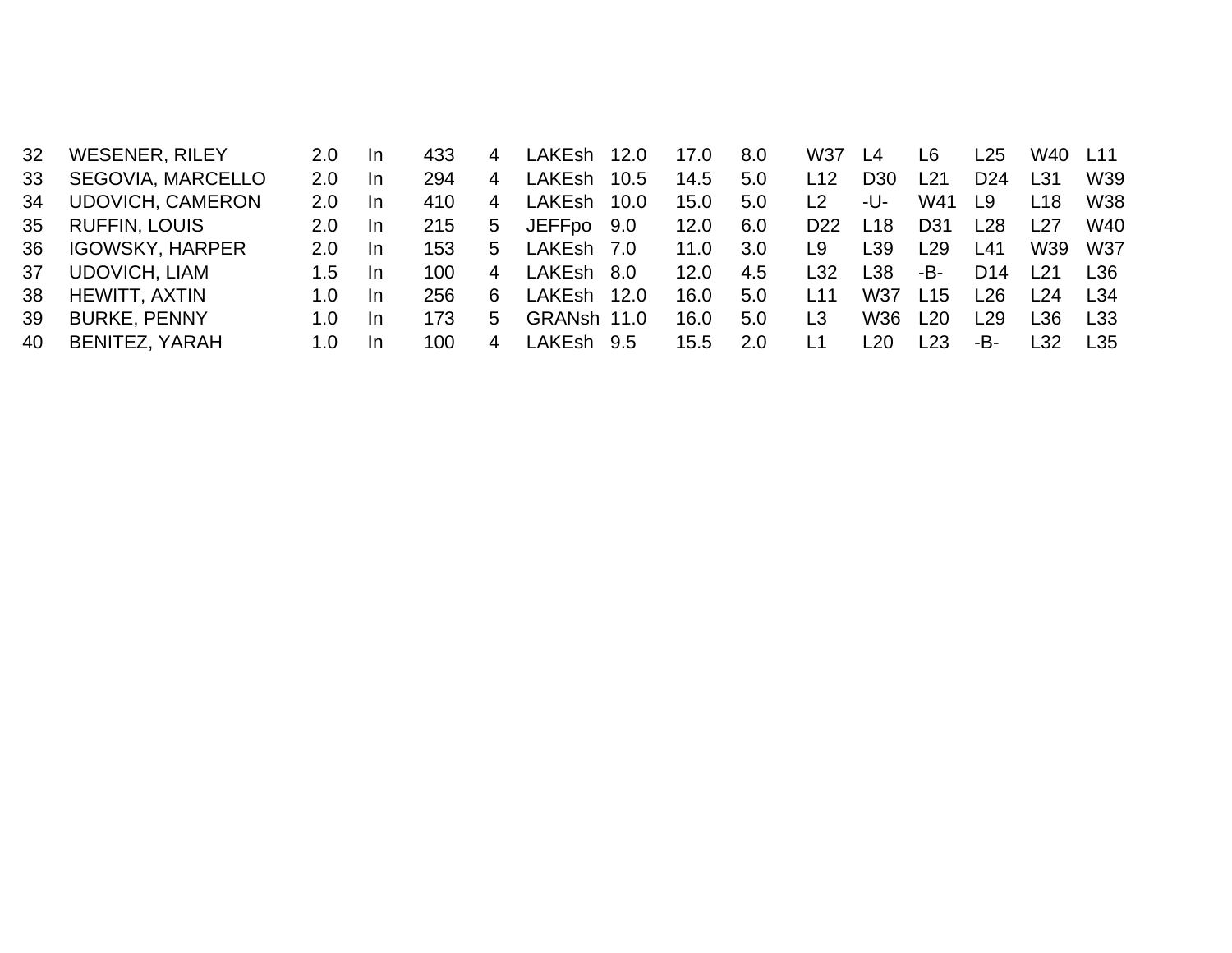#### K12 Individual Standings

| No.            | Name                     | Pts | <b>St</b> | Local | Gr              | TBrk1<br>Team         | TBrk2 | TBrk3 | Rnd1            |                 | Rnd <sub>2</sub> Rnd <sub>3</sub> | Rnd4            | Rnd <sub>5</sub> |
|----------------|--------------------------|-----|-----------|-------|-----------------|-----------------------|-------|-------|-----------------|-----------------|-----------------------------------|-----------------|------------------|
|                | <b>BARRINGTON, QUINN</b> | 5.0 | In.       | 1256  | 12 <sub>1</sub> | <b>HIGHpo</b><br>12.0 | 14.0  | 15.0  | W <sub>21</sub> | W19             | W <sub>9</sub>                    | W <sub>8</sub>  | W <sub>2</sub>   |
| $\overline{2}$ | <b>WALSH, GRANT</b>      | 4.0 | $\ln$     | 1317  | 7 <sup>1</sup>  | MEQUON16.0            | 17.0  | 14.0  | W31             | W12             | W <sub>5</sub>                    | W4              | L1               |
| $\overline{3}$ | <b>WESLEY, HAYDEN</b>    | 4.0 | $\ln$     | 1280  | 8               | GOLDmi 14.0           | 16.0  | 14.0  | W <sub>20</sub> | W <sub>10</sub> | W <sub>6</sub>                    | W <sub>9</sub>  | L4               |
| 4              | <b>CARLSON, MILES</b>    | 4.0 | $\ln$     | 1320  | 12              | <b>HIGHpo</b><br>14.0 | 16.0  | 13.0  | W18             | W14             | W11                               | L2              | W <sub>3</sub>   |
| 5              | ROBINSON, XAVIER         | 4.0 | In        | 1118  | 8               | GOLDmi 13.0           | 13.0  | 12.0  | W34             | W7              | L2                                | W18             | W <sub>8</sub>   |
| 6              | <b>STAATS, MATTHEW</b>   | 4.0 | $\ln$     | 1129  | 12              | ETUDsh 12.0           | 14.0  | 12.0  | W22             | W24             | L3                                | W <sub>13</sub> | W <sub>10</sub>  |
| $\overline{7}$ | <b>BEG, ZAIN</b>         | 4.0 | $\ln$     | 975   | 8               | MEQUON11.0            | 12.0  | 11.0  | W33             | L5              | W28                               | W11             | W12              |
| 8              | <b>GOLDMANN, ZACHARY</b> | 3.0 | In.       | 1018  | 9               | HEARsh 15.0           | 17.0  | 12.0  | W25             | <b>W17</b>      | W14                               | L1              | L5               |
| 9              | <b>WALSH, COOPER</b>     | 3.0 | In.       | 1259  | 9               | MEQUON14.0            | 16.0  | 10.0  | W23             | W13             | L1                                | L3              | W20              |
| 10             | <b>TARRA, KATERINA</b>   | 3.0 | In        | 988   | 9               | MEQUON13.0            | 15.0  | 10.0  | W15             | L3              | W22                               | W20             | L <sub>6</sub>   |
| 11             | <b>FIGUEROA, FORREST</b> | 3.0 | In.       | 1018  | 10              | LAKEsh 13.0           | 14.0  | 10.0  | W28             | W <sub>16</sub> | L4                                | L7              | W19              |
| 12             | <b>BURTON, DAVID</b>     | 3.0 | $\ln$     | 1012  | 10              | HEARsh 13.0           | 14.0  | 10.0  | W29             | L2              | W23                               | W15             | L7               |
| 13             | <b>BEINE, Peter</b>      | 3.0 | In.       | 950   | 8               | LAKEsh<br>11.0        | 13.0  | 9.0   | W26             | L9              | W21                               | L <sub>6</sub>  | W22              |
| 14             | ANDERSON, ISAAC          | 3.0 | In.       | 972   | 8               | LAKEsh<br>10.0        | 11.0  | 8.0   | <b>W30</b>      | L4              | L <sub>8</sub>                    | W28             | W18              |
| 15             | McKEONE, QUINLAN         | 3.0 | In.       | 813   | 8               | <b>ETUDsh</b><br>10.0 | 11.0  | 8.0   | L10             | W31             | W19                               | L12             | W24              |
| 16             | POND, GRIFFIN            | 3.0 | In.       | 590   | 8               | <b>LINCsh</b><br>10.0 | 11.0  | 8.0   | <b>W17</b>      | L11             | L18                               | W23             | W33              |
| 17             | <b>BURTON, SAMUEL</b>    | 3.0 | In.       | 840   | 8               | HEARsh 10.0           | 11.0  | 6.0   | L <sub>16</sub> | L8              | W25                               | W30             | W21              |
| 18             | <b>TUMPACH, SETH</b>     | 2.0 | In.       | 811   | $\overline{7}$  | SMITgr<br>11.0        | 15.0  | 7.0   | L4              | W29             | W16                               | L5              | L14              |
| 19             | PERKINS, ELLIOT          | 2.0 | In.       | 838   | 10              | <b>LUTHsh</b><br>10.0 | 15.0  | 7.0   | W27             | L1              | L15                               | W26             | L11              |
| 20             | <b>SUTHAR, DEVEN</b>     | 2.0 | In        | 776   | 8               | LAKEsh<br>10.0        | 14.0  | 7.0   | L3              | W27             | W24                               | L10             | L <sub>9</sub>   |
| 21             | <b>BATES, THEA</b>       | 2.0 | $\ln$     | 642   | $\overline{7}$  | URBAsh 9.0            | 14.0  | 6.0   | L1              | W32             | L13                               | W25             | L17              |
| 22             | <b>HOLTON, SAMUEL</b>    | 2.0 | In.       | 689   | 8               | ETUDsh 9.0            | 13.0  | 6.0   | L <sub>6</sub>  | W26             | L10                               | W32             | L13              |
| 23             | LARSON, SAMUEL           | 2.0 | In.       | 714   | $\overline{7}$  | LAKEsh<br>8.0         | 11.0  | 5.0   | L <sub>9</sub>  | <b>W30</b>      | L12                               | L <sub>16</sub> | W28              |
| 24             | <b>BARQUET, ANTAR</b>    | 2.0 | $\ln$     | 864   | $\overline{7}$  | APPLap<br>7.0         | 11.0  | 7.0   | W32             | L <sub>6</sub>  | L20                               | W29             | L15              |
| 25             | SMITH, COLBY             | 2.0 | In        | 611   | 8               | LAKEsh<br>6.0         | 9.0   | 5.0   | L <sub>8</sub>  | W34             | L17                               | L21             | W30              |
| 26             | <b>FECISKONIN, GINO</b>  | 2.0 | In        | 542   | 11              | <b>HIGHpo</b><br>6.0  | 9.0   | 4.0   | L13             | L22             | W31                               | L <sub>19</sub> | W29              |
| 27             | GIESE, AUSTIN            | 2.0 | In        | 548   | $\overline{7}$  | <b>JEFFpo</b><br>5.0  | 7.0   | 3.0   | L <sub>19</sub> | L20             | L29                               | W31             | W32              |
| 28             | <b>JACKS, ISABELLE</b>   | 1.0 | In.       | 530   | $\overline{7}$  | URBAsh 9.0            | 13.0  | 4.0   | L11             | W33             | L7                                | L14             | L23              |
| 29             | <b>ENGLISH, JULIA</b>    | 1.0 | In.       | 516   | 8               | <b>LAKEsh</b><br>8.0  | 11.0  | 3.0   | L12             | L18             | W27                               | L24             | L26              |
| 30             | <b>BATESOLE, NOAH</b>    | 1.0 | In.       | 457   | $\overline{7}$  | <b>JEFFpo</b><br>8.0  | 11.0  | 3.0   | L14             | L23             | W33                               | L17             | L25              |
| 31             | FIGUEROA, JOEY           | 1.0 | In.       | 676   | $\overline{7}$  | LAKEsh<br>7.0         | 11.0  | 1.0   | L2              | L15             | L26                               | L27             | W34              |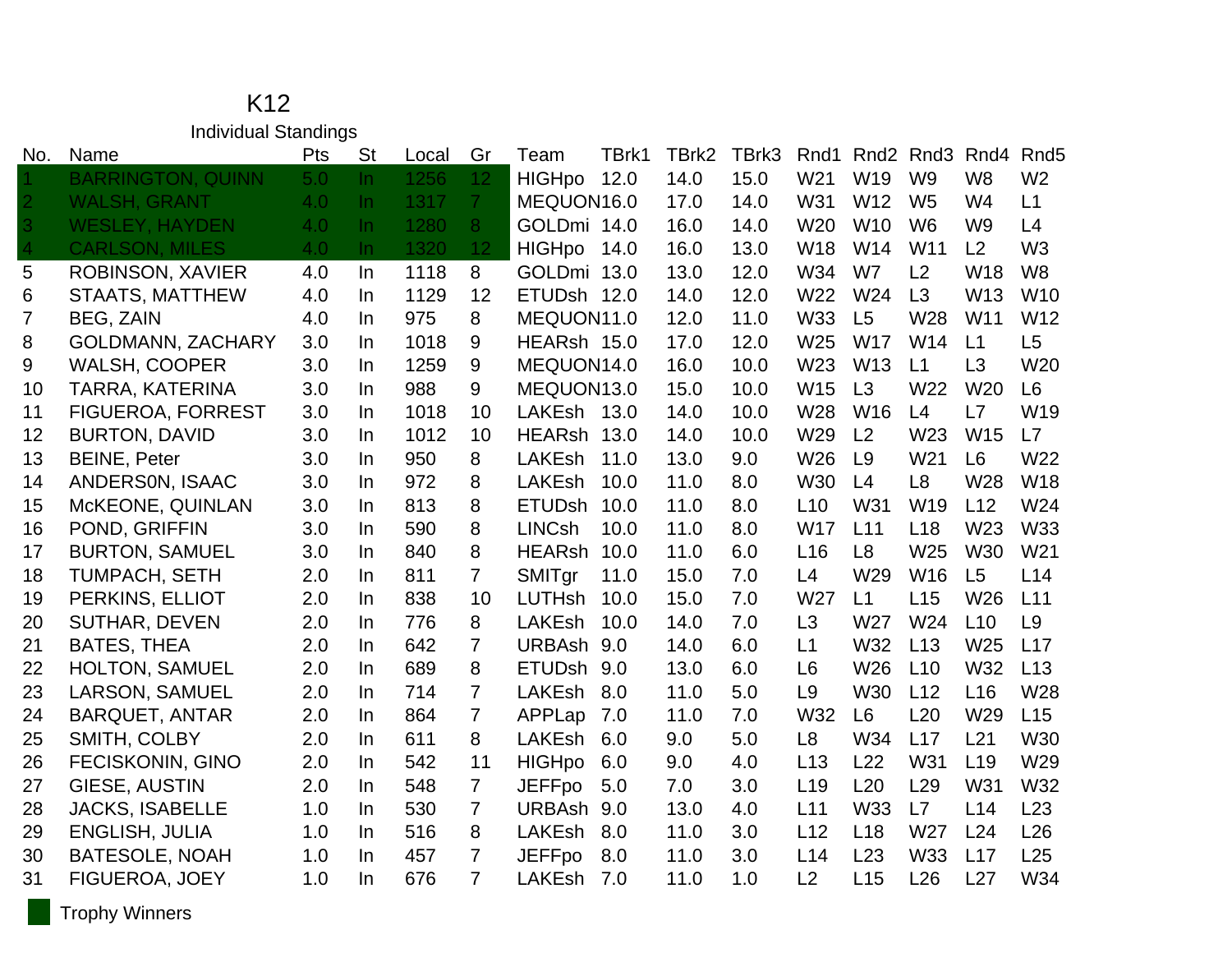| 32 MUELLER, DINARA                                                     |  |              | 1.0 In 356 8 LAKEsh 6.0 8.0 3.0 L24 L21 W34 L22 L27 |  |  |  |  |
|------------------------------------------------------------------------|--|--------------|-----------------------------------------------------|--|--|--|--|
| 33 ALEXANDER, MADYN 1.0 In 351 8 LAKEsh 5.0 9.0 2.0 L7 L28 L30 W34 L16 |  |              |                                                     |  |  |  |  |
| 34 BURKE, LORELAI                                                      |  | 0.0 ln 463 7 | URBAsh 5.0  9.0  0.0  L5  L25  L32  L33  L31        |  |  |  |  |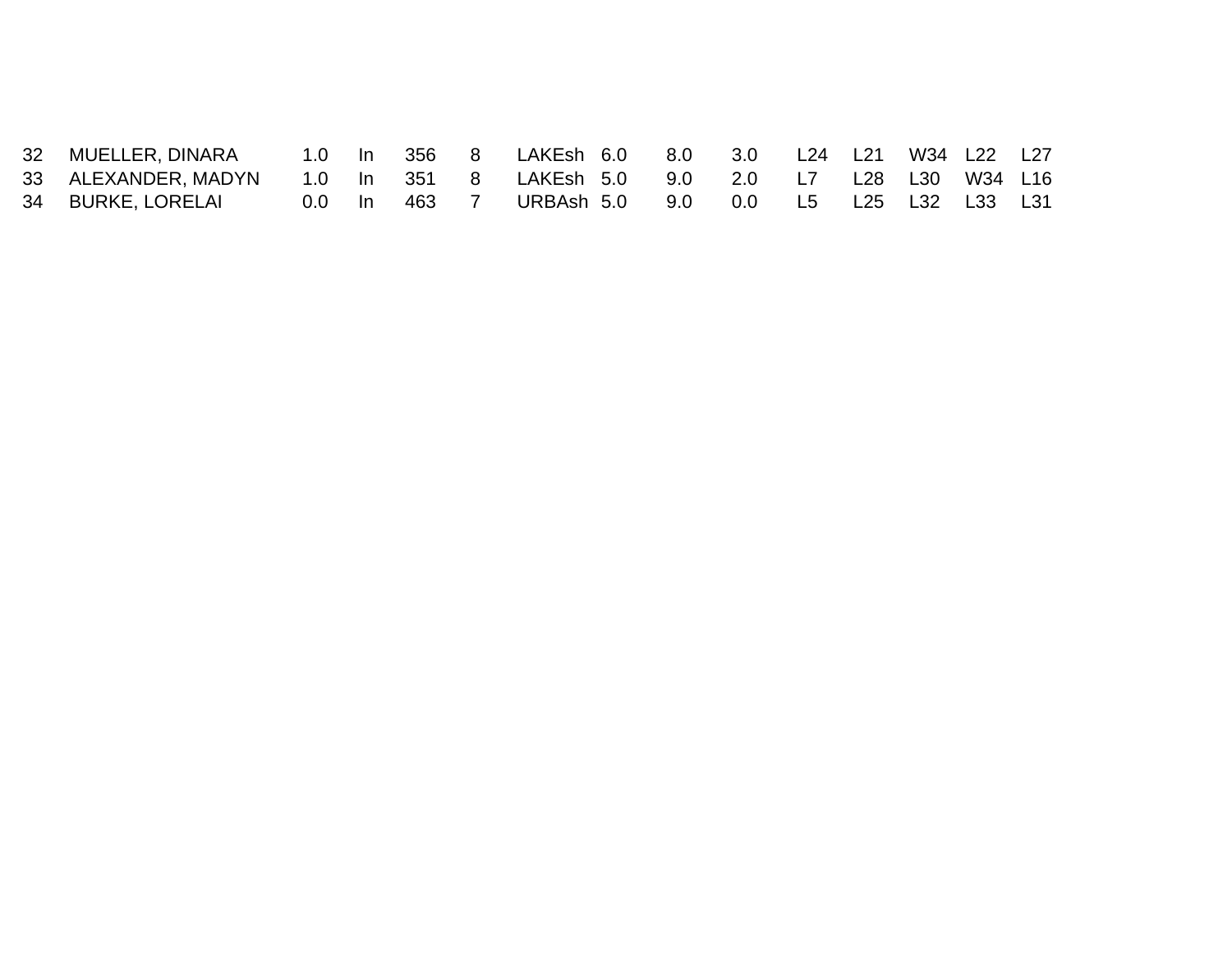|      | K3                                   |       |      |      |       |      |
|------|--------------------------------------|-------|------|------|-------|------|
|      | <b>Team Standings</b>                |       |      |      |       |      |
| Plc. | Name (Players: Top 4 used)           | Score | Solk | Cum  | CumOp | Med  |
|      | LAKE Country Academy, Sheboygan (12) | 12.0  | 87.0 | 38.5 | 315.0 | 59.5 |
|      | <b>BEINE, LEAH (4.0,413)</b>         |       |      |      |       |      |
|      | UDOVICH, ROWAN (3.0,220)             |       |      |      |       |      |
|      | IGOWSKY, PRESLEE (2.5,276)           |       |      |      |       |      |
|      | KAUFMAN, TAYSON (2.5,171)            |       |      |      |       |      |
|      | MEQUON SCHOLASTIC CHESS CLUBS, (2)   | 8.5   | 30.0 | 31.0 | 91.5  | 19.5 |
|      | <b>HRON, DARIN (5.0,422)</b>         |       |      |      |       |      |
|      | <b>SMITH, CALVIN (3.5,213)</b>       |       |      |      |       |      |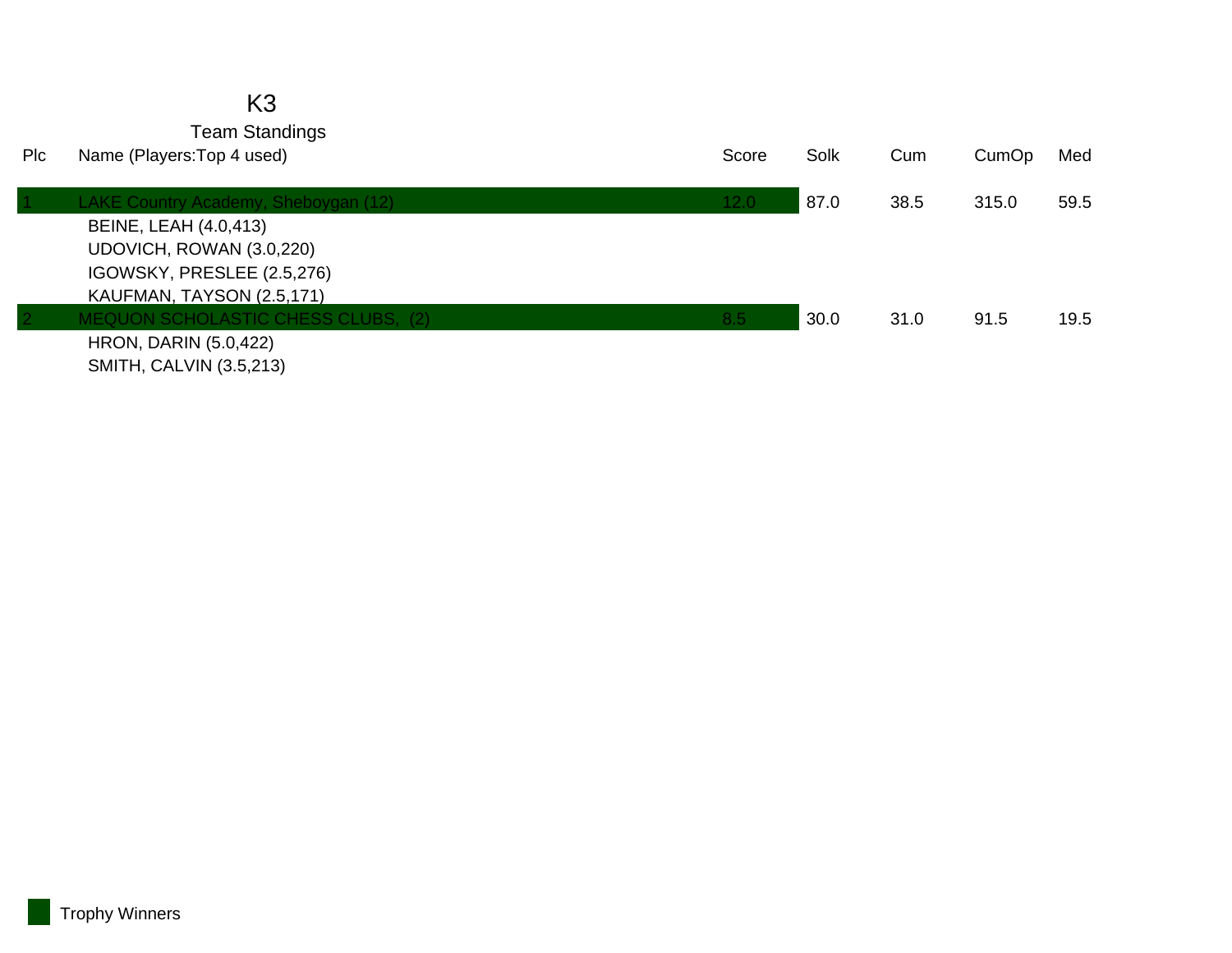### K6

Team Standings

| Plc | Name (Players: Top 4 used)                                                                                                                                 | Score | Solk | Cum  | CumOp | Med  |
|-----|------------------------------------------------------------------------------------------------------------------------------------------------------------|-------|------|------|-------|------|
|     | THOMAS JEFFERSON MIDDLE SCHOOL, (8)<br>KRENTZ, CARSON (5.0,903)<br>MANUTES, ACHILLEOS (5.0,790)<br>ANDRIS, EVAN (4.0,645)<br><b>WILSON, DEAN (4.0,618)</b> | 18.0  | 75.5 | 69.0 | 272.0 | 46.5 |
|     | LAKE Country Academy, Sheboygan (21)                                                                                                                       | 14.0  | 77.0 | 44.0 | 276.0 | 53.0 |
|     | CANTRALL, REEGAN (5.0,892)<br>EDWARDS, AMIRA (3.0,521)<br><b>REYES, MISAEL (3.0,594)</b><br>ALEXANDER, JACOB (3.0,345)                                     |       |      |      |       |      |
| 3   | MEQUON SCHOLASTIC CHESS CLUBS, (3)<br>JOHANSEN, ELENA (5.0,993)<br>TARRA, ELIZABETH (4.0,588)<br>SMITH, RYLAN (4.0,510)                                    | 13.0  | 63.5 | 48.0 | 224.0 | 41.0 |
| 4   | Grant Elementary, Sheboygan (2)<br>JACKS, HAYDEN (4.0,656)<br><b>BURKE, PENNY (1.0,173)</b>                                                                | 5.0   | 35.0 | 21.0 | 121.0 | 21.0 |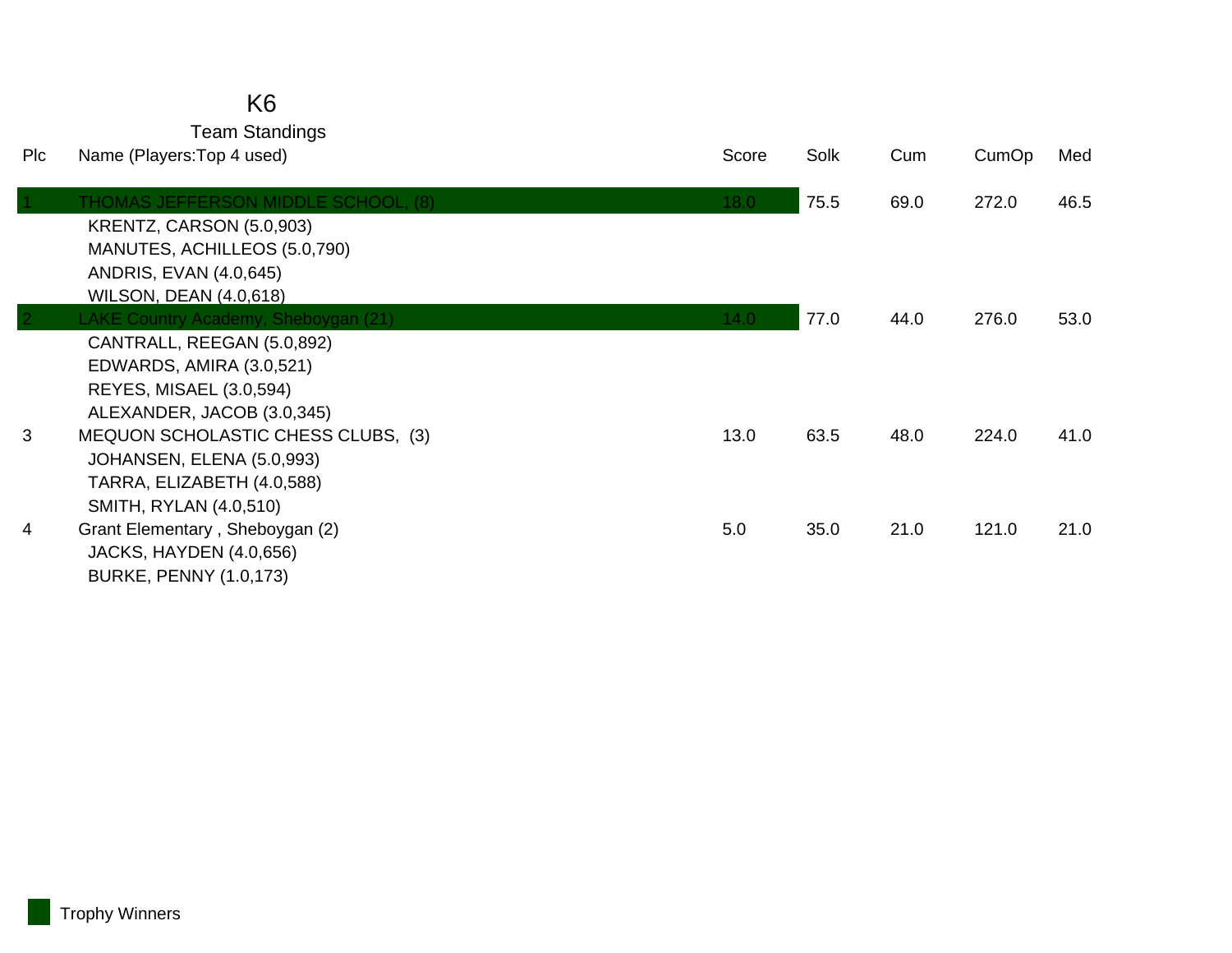## K12

Team Standings

| Plc | Name (Players: Top 4 used)                          | Score | Solk | Cum  | CumOp | Med  |
|-----|-----------------------------------------------------|-------|------|------|-------|------|
|     | <b>MEQUON SCHOLASTIC CHESS CLUBS. (4)</b>           | 14.0  | 60.0 | 45.0 | 186.0 | 36.0 |
|     | <b>WALSH, GRANT (4.0,1317)</b>                      |       |      |      |       |      |
|     | BEG, ZAIN (4.0,975)                                 |       |      |      |       |      |
|     | WALSH, COOPER (3.0,1259)                            |       |      |      |       |      |
|     | TARRA, KATERINA (3.0,988)                           |       |      |      |       |      |
|     | LAKE Country Academy, Sheboygan (10)                | 11.0  | 52.0 | 34.0 | 164.0 | 30.0 |
|     | FIGUEROA, FORREST (3.0,1018)                        |       |      |      |       |      |
|     | BEINE, Peter (3.0,950)<br>ANDERSON, ISAAC (3.0,972) |       |      |      |       |      |
|     | <b>SUTHAR, DEVEN (2.0,776)</b>                      |       |      |      |       |      |
| 3   | Port Washington High School, P (3)                  | 11.0  | 39.0 | 32.0 | 128.0 | 23.0 |
|     | BARRINGTON, QUINN (5.0,1256)                        |       |      |      |       |      |
|     | CARLSON, MILES (4.0,1320)                           |       |      |      |       |      |
|     | FECISKONIN, GINO (2.0,542)                          |       |      |      |       |      |
| 4   | HEARTH HOME SCHOOL-SHEBOYGAN, S (3)                 | 9.0   | 42.0 | 28.0 | 121.0 | 26.0 |
|     | GOLDMANN, ZACHARY (3.0,1018)                        |       |      |      |       |      |
|     | <b>BURTON, DAVID (3.0,1012)</b>                     |       |      |      |       |      |
|     | BURTON, SAMUEL (3.0,840)                            |       |      |      |       |      |
| 5   | Etude Elementary, Sheboygan (3)                     | 9.0   | 38.0 | 26.0 | 119.0 | 23.0 |
|     | STAATS, MATTHEW (4.0,1129)                          |       |      |      |       |      |
|     | MCKEONE, QUINLAN (3.0,813)                          |       |      |      |       |      |
|     | HOLTON, SAMUEL (2.0,689)                            |       |      |      |       |      |
| 6   | <b>GOLDA MEIR ELEMENTARY SCHOOL, M (2)</b>          | 8.0   | 29.0 | 26.0 | 96.0  | 19.0 |
|     | <b>WESLEY, HAYDEN (4.0,1280)</b>                    |       |      |      |       |      |
|     | ROBINSON, XAVIER (4.0,1118)                         |       |      |      |       |      |
| 7   | Urban Middle School, Sheboygan (3)                  | 3.0   | 36.0 | 10.0 | 97.0  | 20.0 |
|     | BATES, THEA (2.0,642)                               |       |      |      |       |      |
|     | JACKS, ISABELLE (1.0,530)                           |       |      |      |       |      |
|     | BURKE, LORELAI (0.0,463)                            |       |      |      |       |      |
| 8   | THOMAS JEFFERSON MIDDLE SCHOOL, (2)                 | 3.0   | 18.0 | 6.0  | 47.0  | 11.0 |